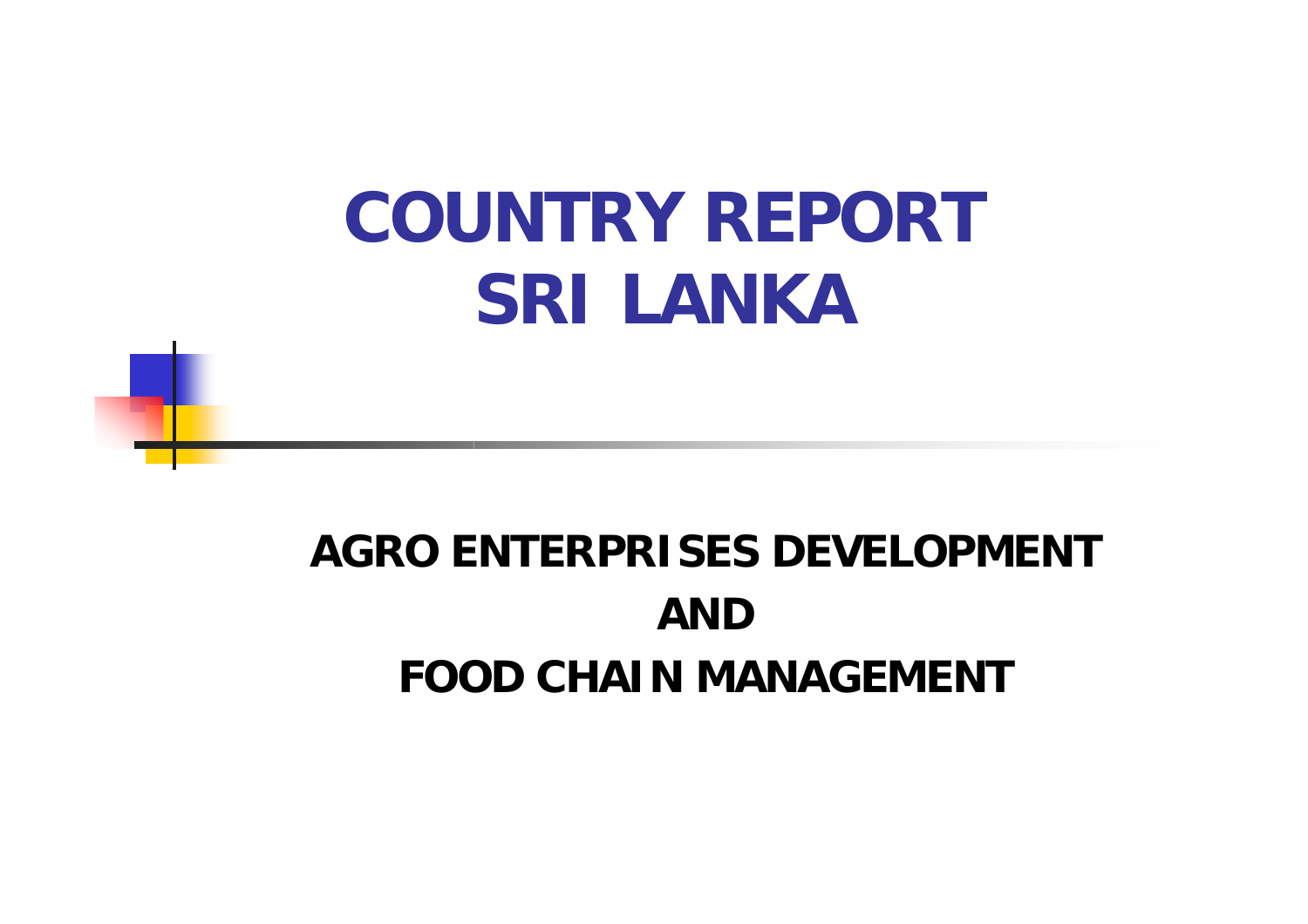## Introduction

- **Agricultural based economy**
- **Agriculture plays a dominant role in economy**
- **Contribution of agriculture to the economy** has been declining
- The main reason is the traditional system involved in food production.
- **Nobody considered Agriculture as a business**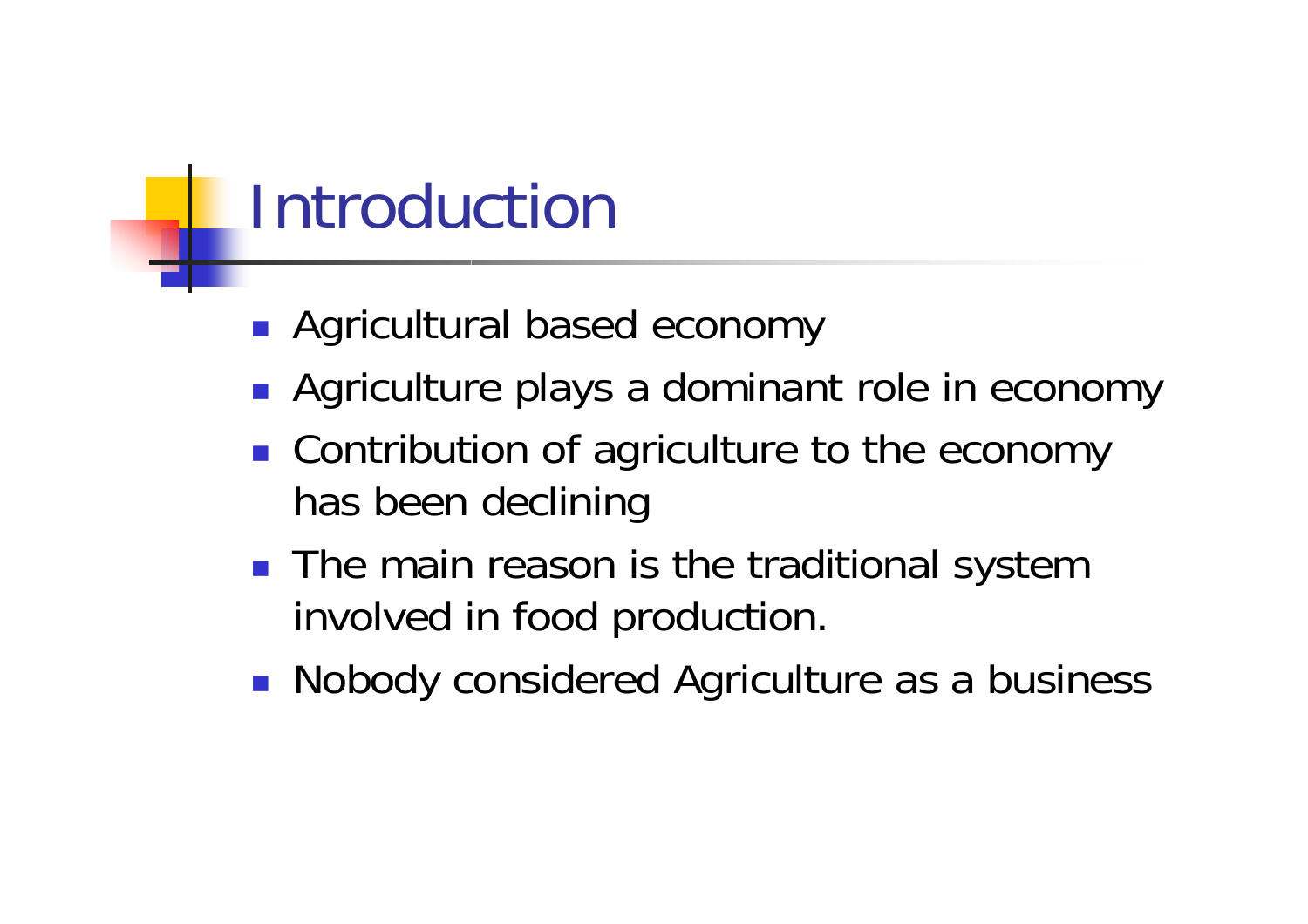## Why modernized agriculture?

- •Maintain as a profitable business
- F Adopt new technology
- $\mathbb{R}^2$ Attract young generation to agriculture
- $\mathbb{R}^n$ Face the global trend
- F Minimize the competitiveness for the limited resources
- $\mathbb{R}^n$ Fulfill the customers requirements
- F Increase the employment opportunities in the sector
- $\mathbb{R}^n$ Increase the income
- F **• Minimize the losses (specially fruits and vegetables)**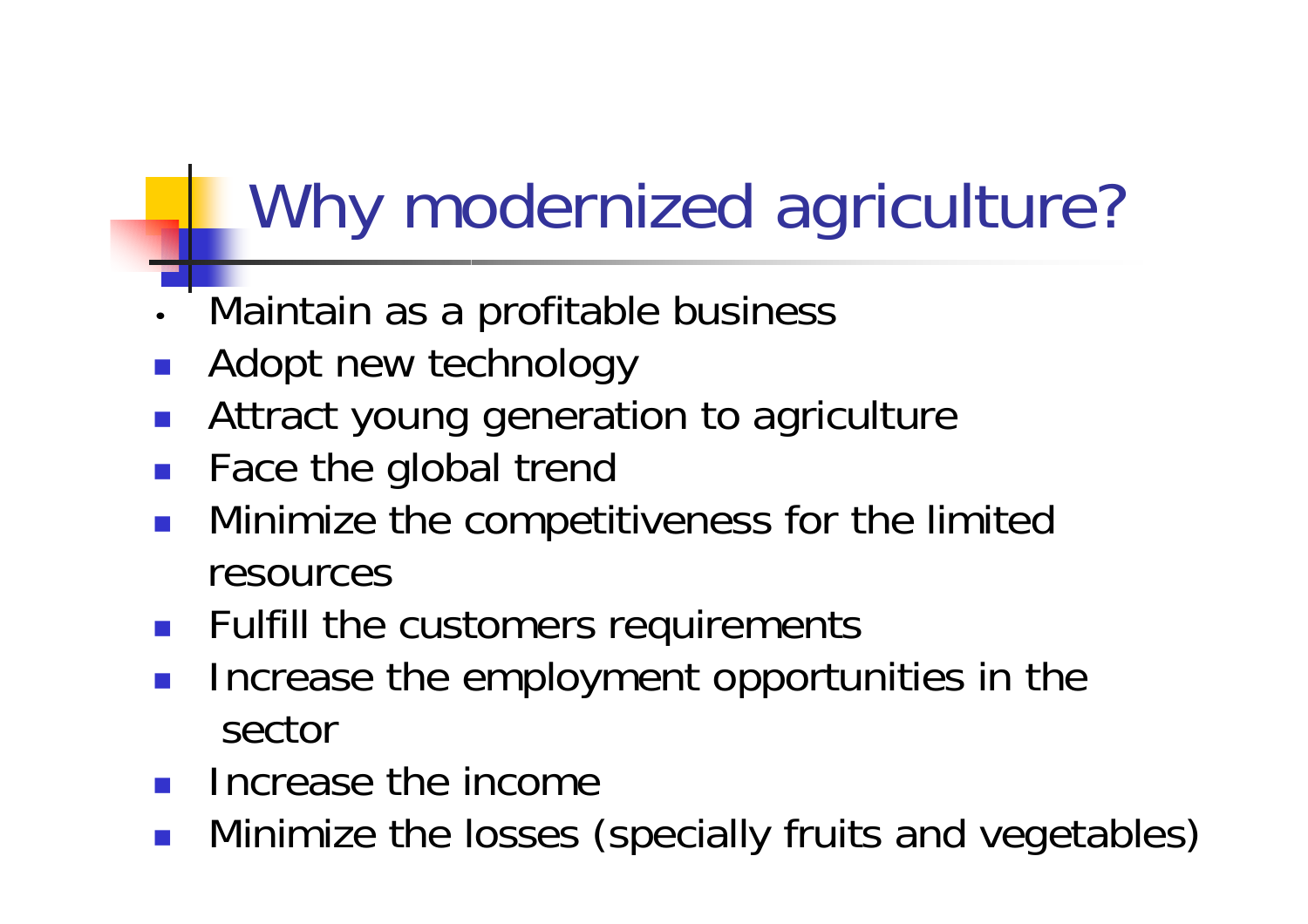# High priority areas

- $\mathbb{R}^3$ **Food processing and value addition**
- $\mathbb{R}^3$ **Reduce pre and post harvest losses**
- $\mathbb{R}^3$ **Production and cropping systems**
- $\mathbb{R}^3$ **• Market promotion and market information**
- $\mathbb{R}^3$ **Introduction and promotion of labor** saving machinery in crop production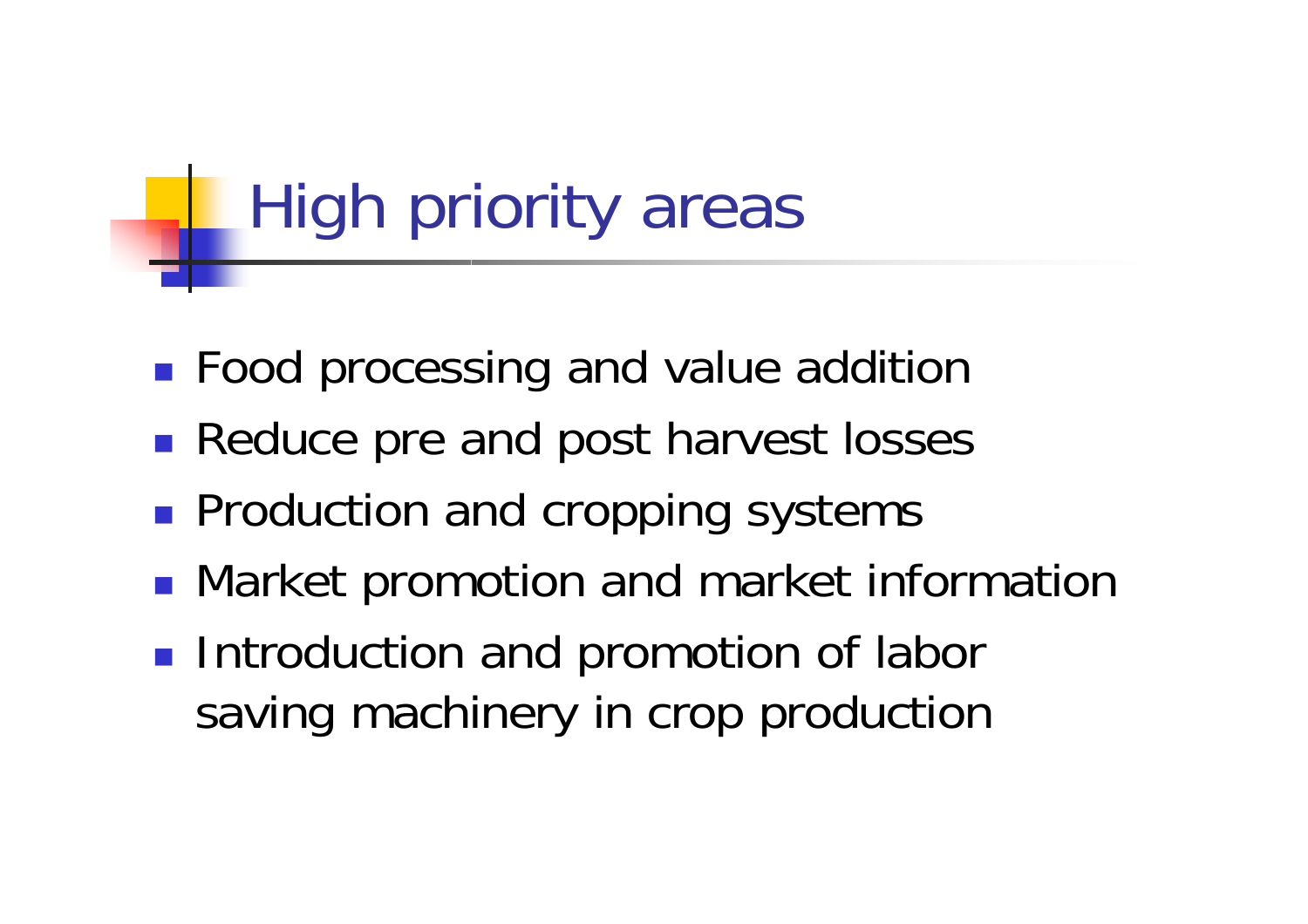## Major hindrances

- **Primary stage products**
- **Service Service** ■ Some products considered as no value
- **Large scale losses**
- **Seasonal products**
- **Unawareness on world trend**
- **Reluctant to adopt new technology**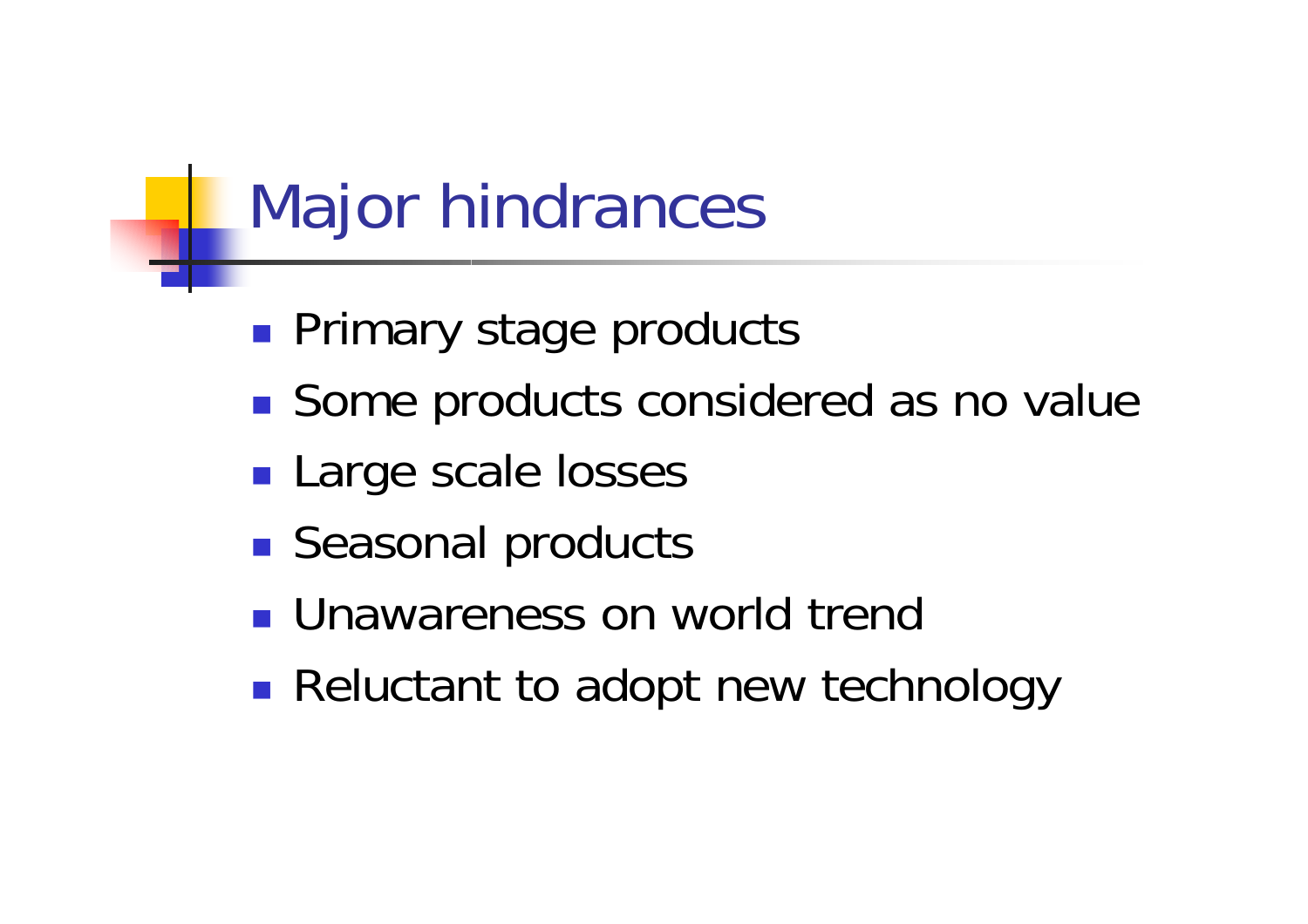Basic Requirements for Agro Enterprise

- $\mathbb{R}^2$ Basic information
- $\mathbb{R}^n$ Potential market
- F Resources (Production, Processing, Marketing, Human, Technical, Financial and Management)
- **Competitiveness (To face the competitiveness** productivity and quality control must be addressed carefully)
- **Supporting Services (Inputs, Credit, Policy** recommendations, Regulatory measures and organizations)
- $\mathbb{R}^n$ Technical Assistance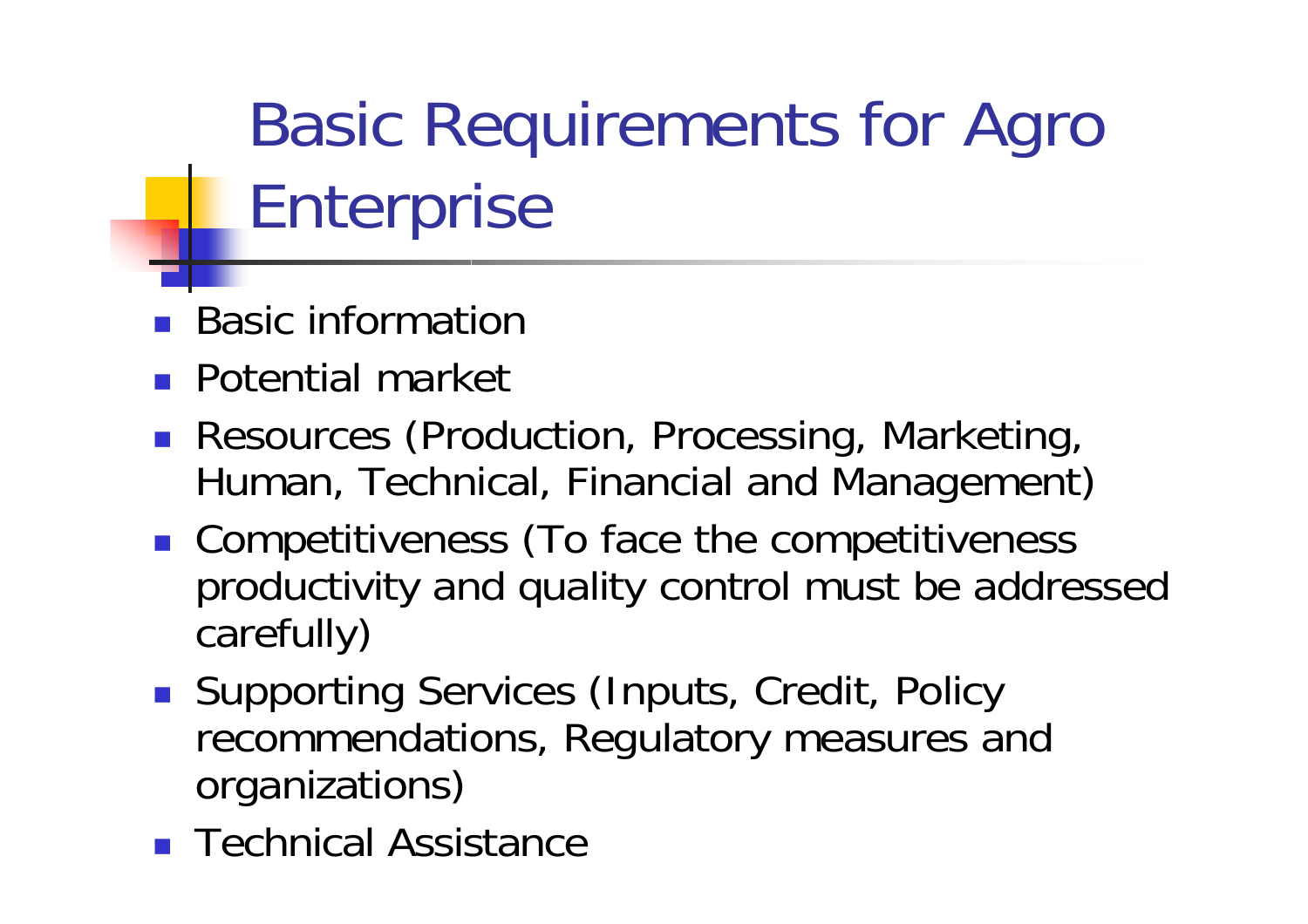Government support for Agro Enterprise development

- **Provide custom relief or tax rebates**
- **Provide financial and technical support**
- **Service Service** ■ Support specialized research programs
- ■ Support to establish large processing plants
- **Provide information**
- **Provide training**
- **Service Service** ■ Support to establish links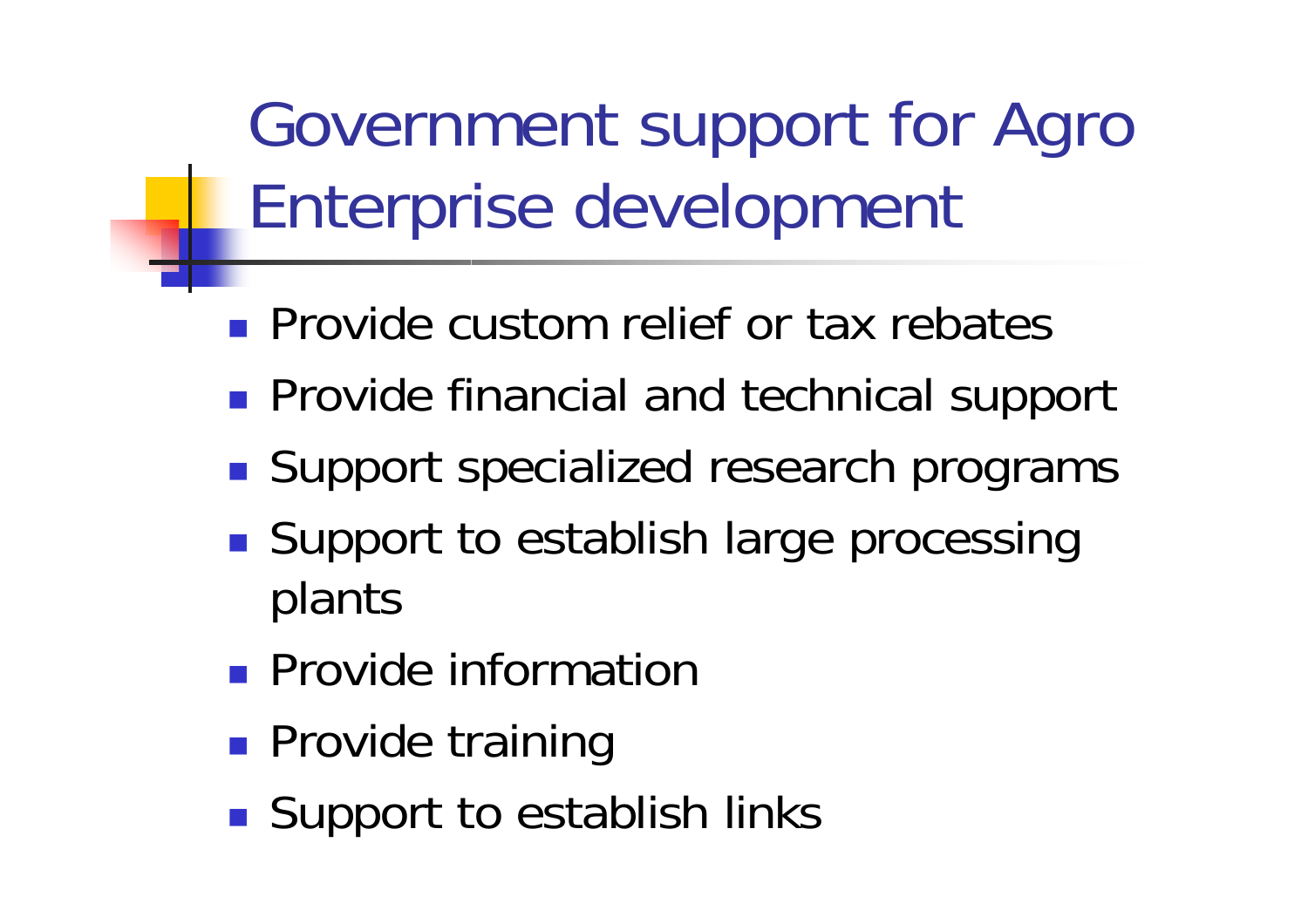## Potential Agro Enterprises

- **Nalue Added Food production**
- **Service Service** Minimize Pre and Post Harvest Losses
- ■ Quality and High Demanding Food Commodity Production in Modern Cropping **Systems**
- **Service Service Organic farming**
- ■ Seed and Planting Material Production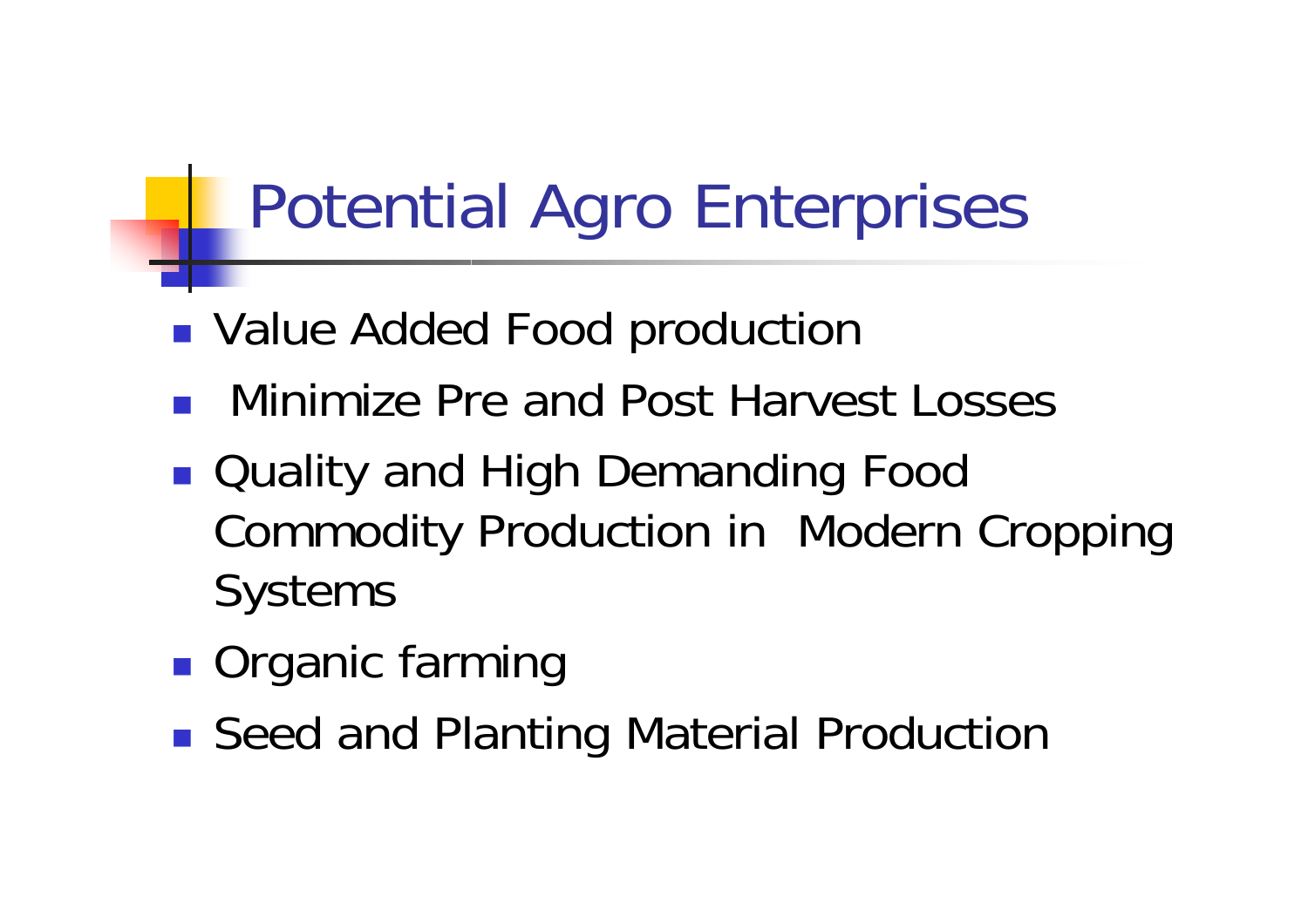## Potential Agro Enterprises….

- Floriculture
	- **Mushroom Cultivation**
	- p. **Bee Keeping**
	- $\mathbb{R}^3$ **Production of Packaging Materials**
	- $\mathbb{R}^3$ **Agricultural Mechanization**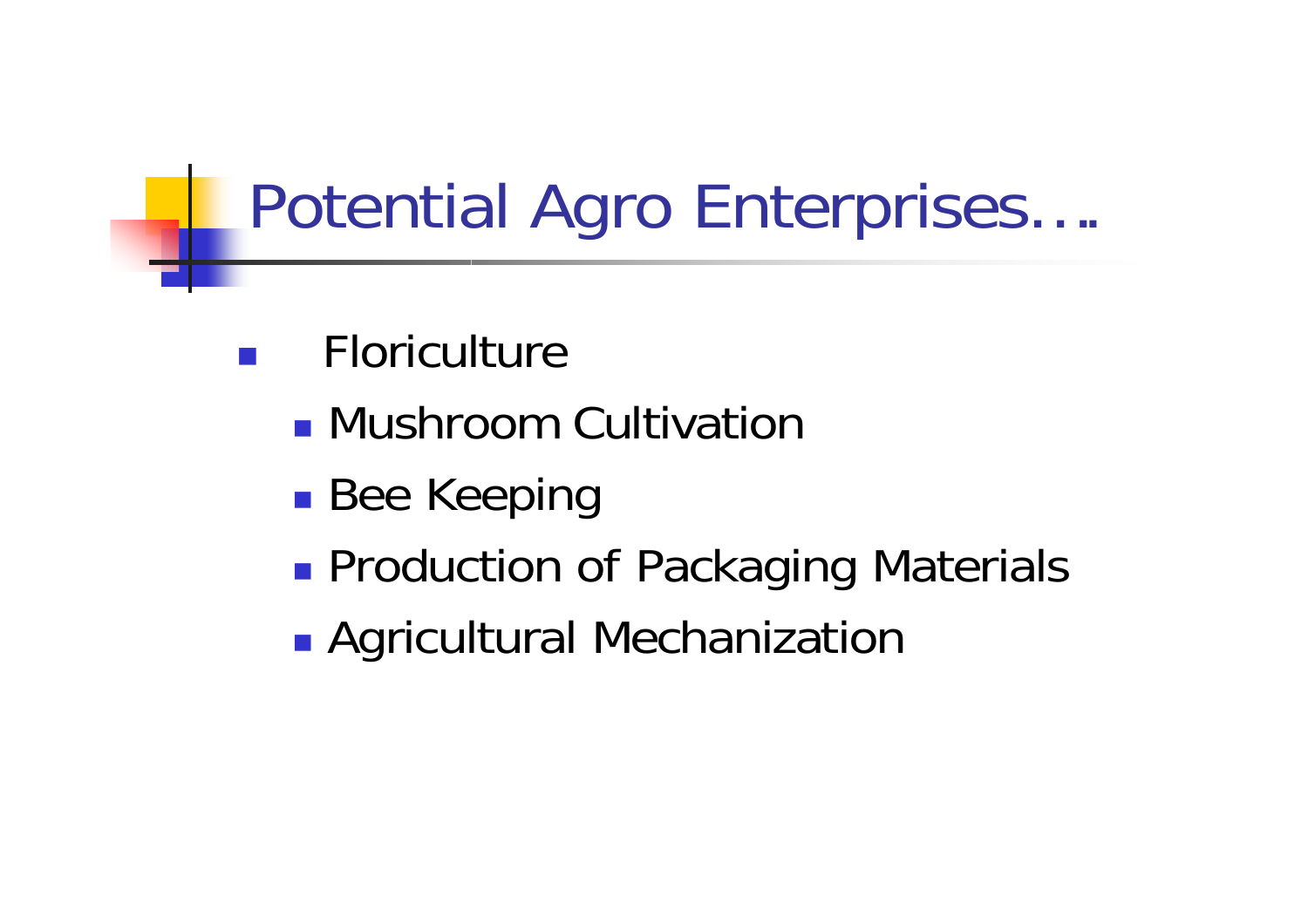#### Present status

- **Service Service** ■ Has very good potential in agro processing industry
- **very insignificant (about 1 %) role in** processed food export market.
- ■ Post harvest processing activity is likely to expand
- **Service Service Private sector perceives the risk of** investment in the sector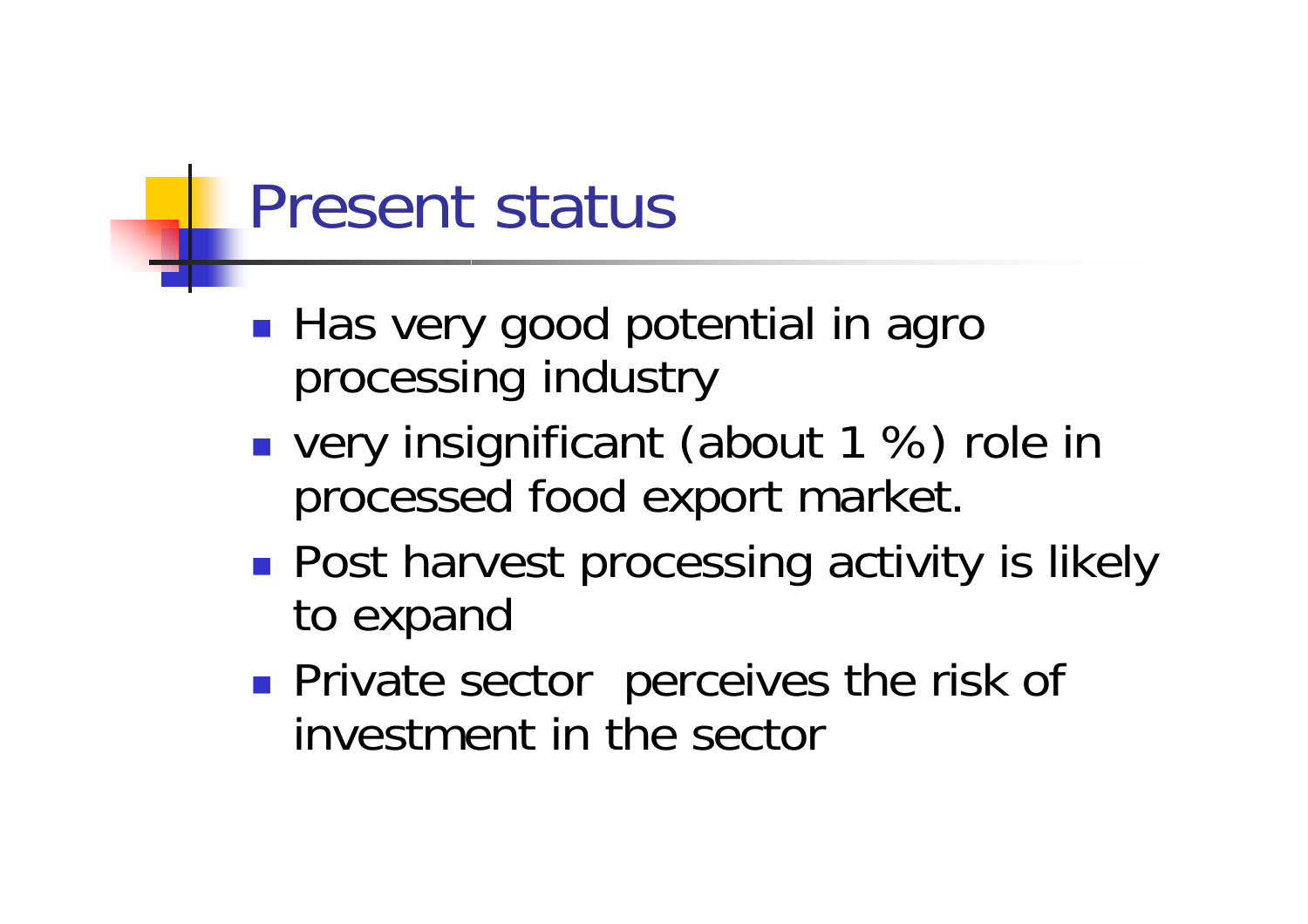#### Present status…..

- **The policy environment is supportive**
- **Service Service** ■ Govt. sector needs to play more active role
- **Service Service Example 1** limited knowledge on opportunities
- **Nost of the exports are primarily** primary products
- **Post harvest losses for crops are huge**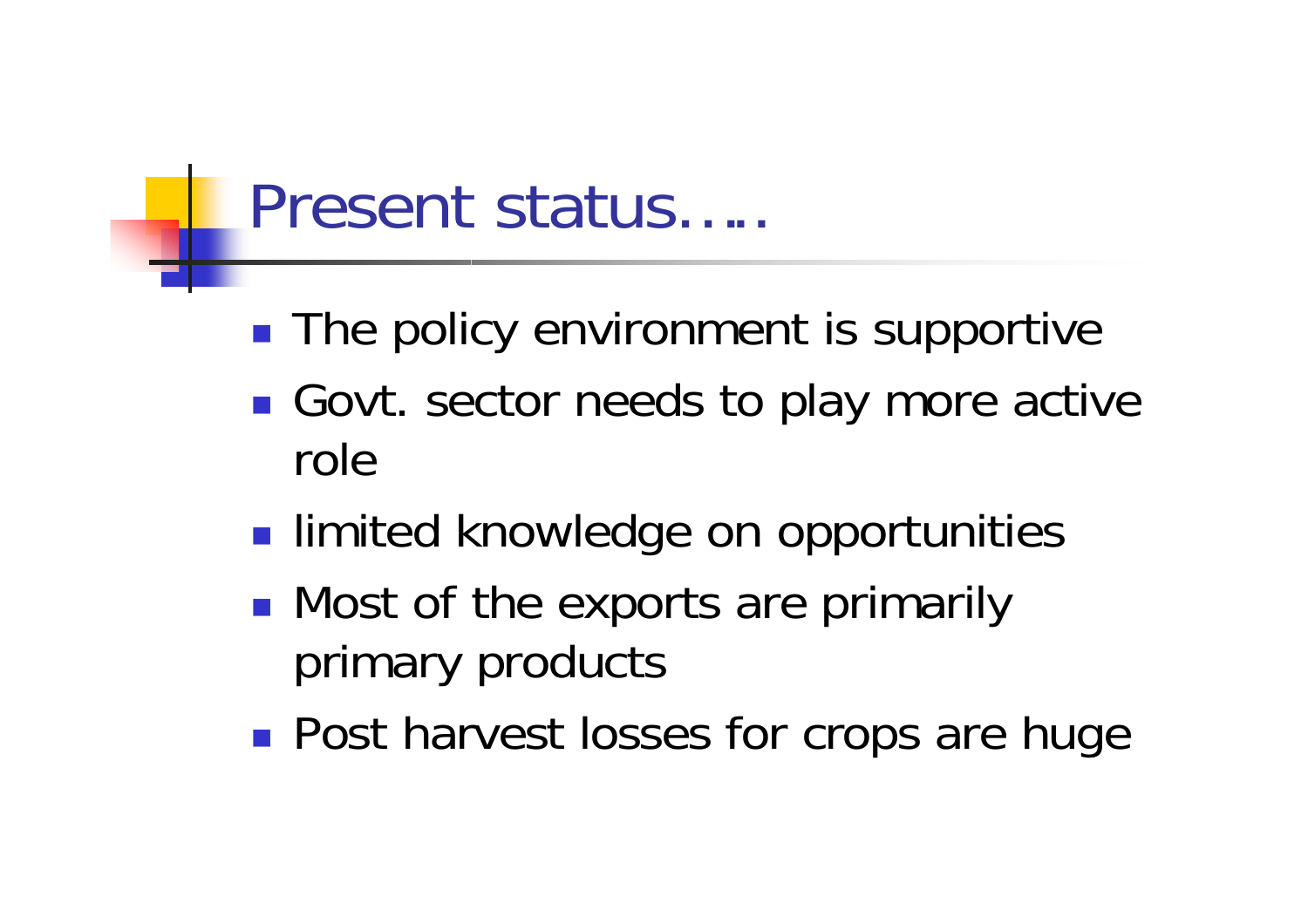#### Present status…..

- **Scientific drying and quality dehydration** systems are absent
- **Food processing is grouped as home** based food processing, intermediate and industrial processing
- **large scale private sector organizations** engaged farm mechanization activities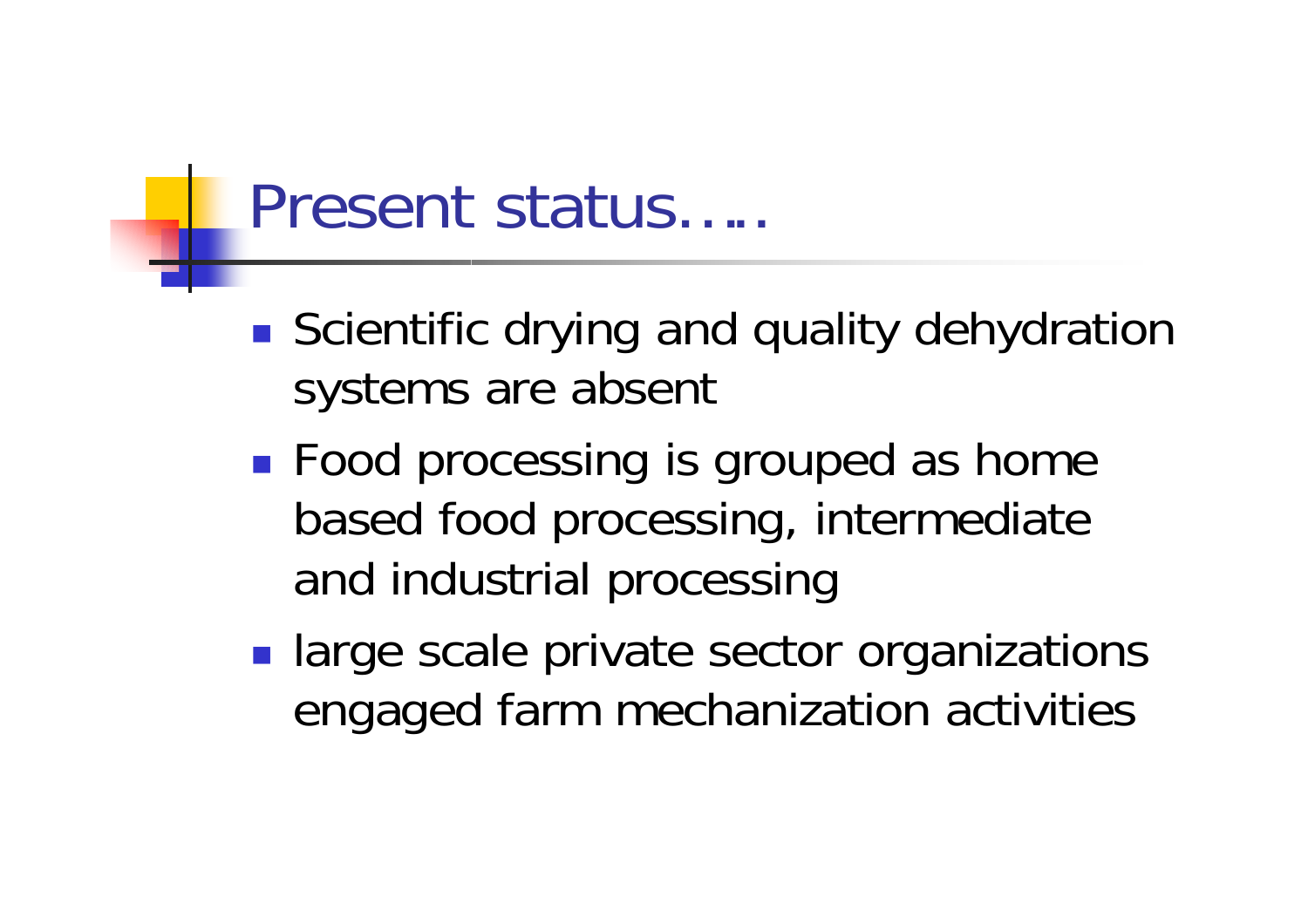## Research & Development

- Food Research Unit of DOA
- **Institute of Post Harvest Technology**
- ■ Rice Research and Development Institute of DOA
- **Farm Mechanization Research Centre of** DOA
- **L** Universities
- **Refindustrial technology Institute**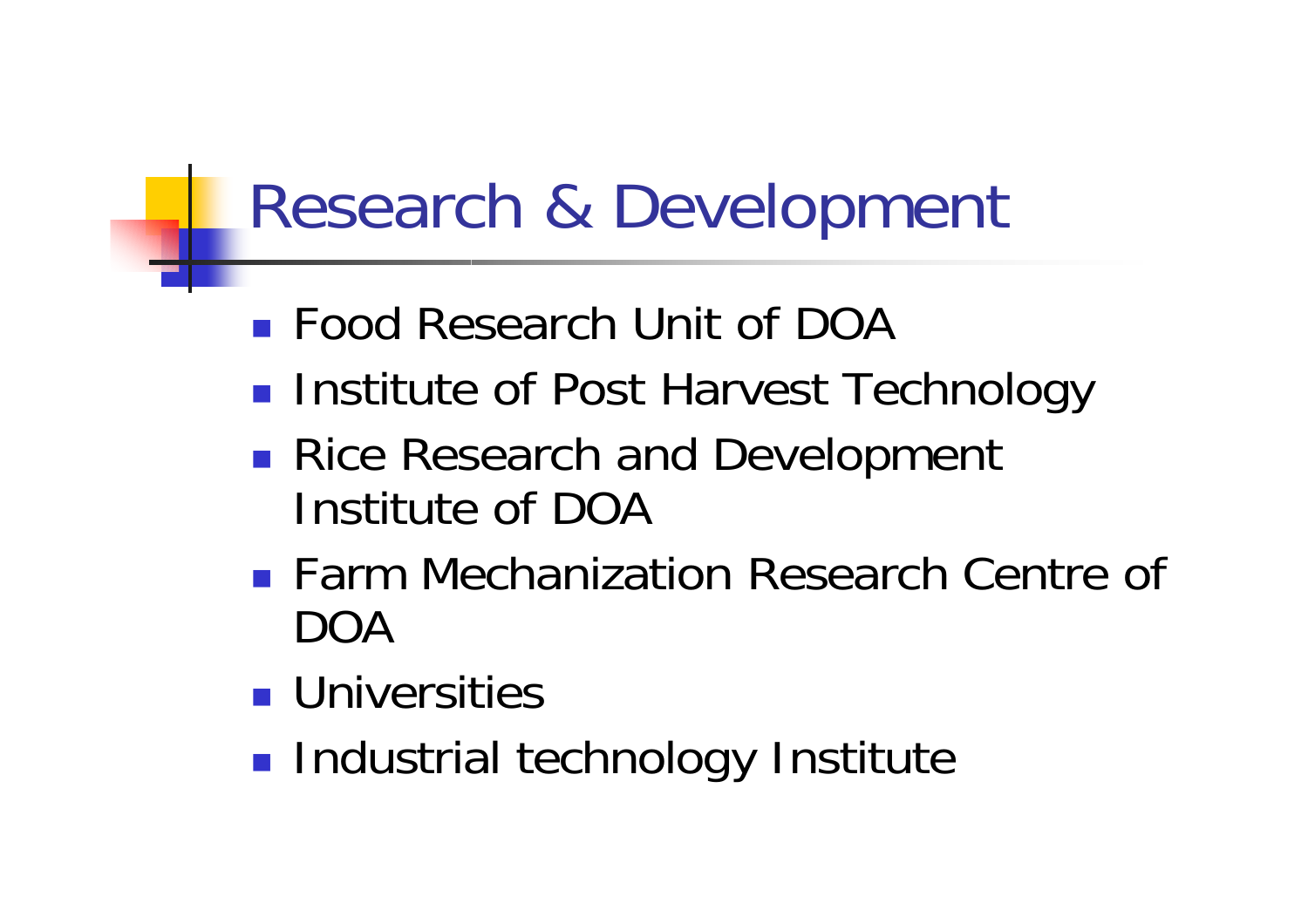

#### **The Sri Lanka Standards Bureau (SLS)** is responsible for standardization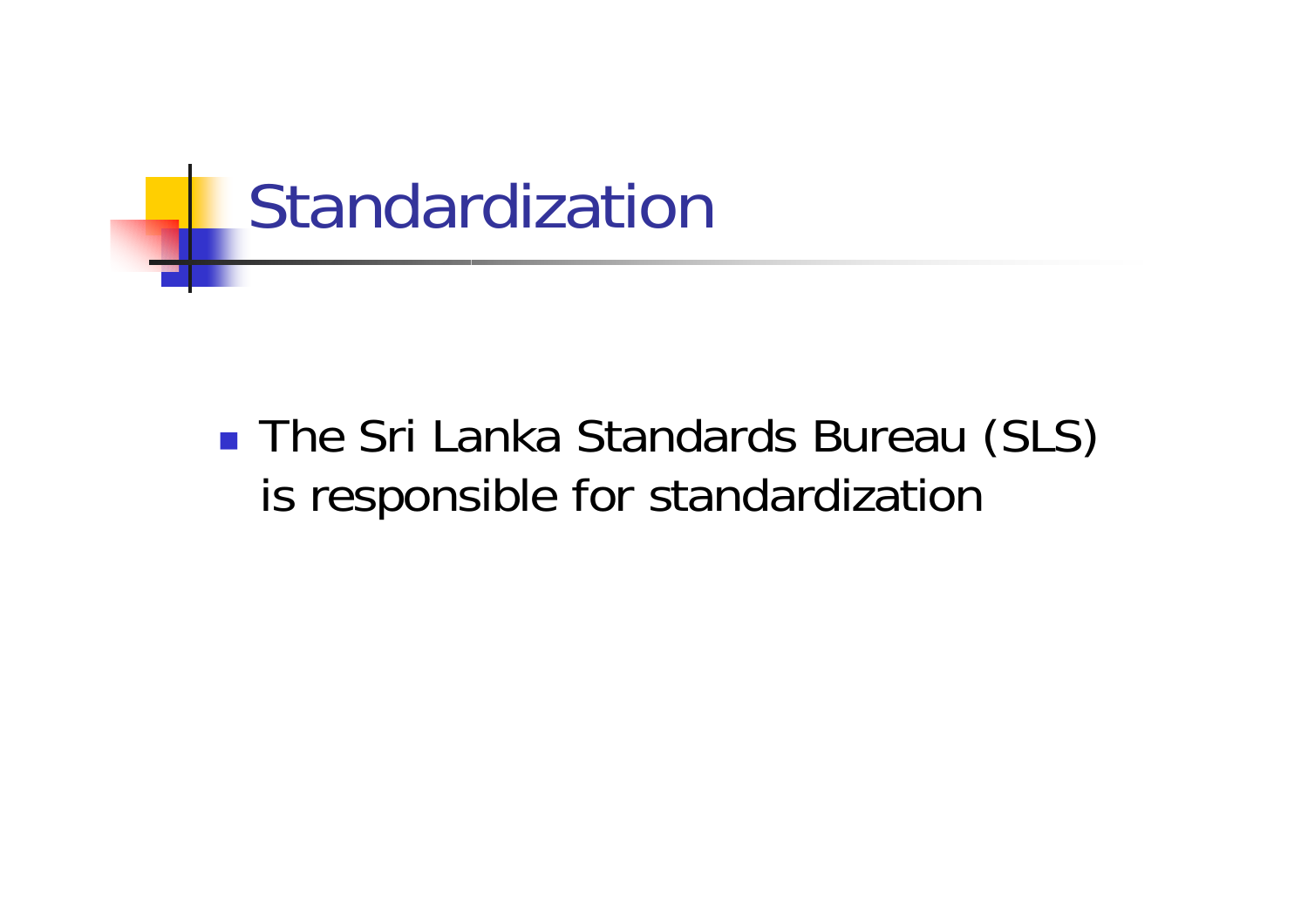Agro Enterprises Development & Information Service (AgEDIS)

**provide technical assistance in planning** and implementation of agro Enterprises to promote public and private partnership for agro enterprises development for agricultural prosperity in the country.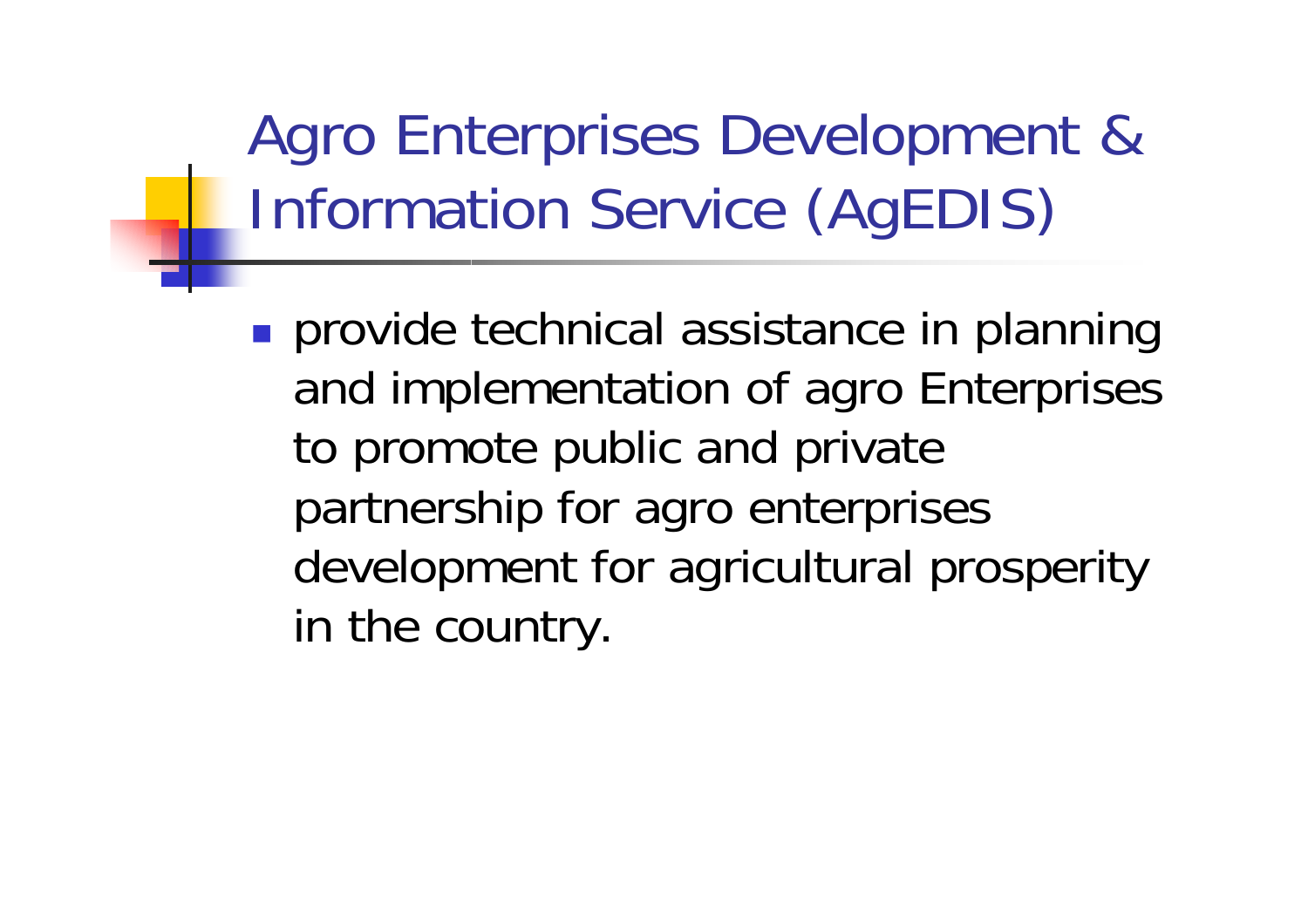## Functions & services of AgEDIS

- ■ Collaborate actively with the relevant parties
- **• Assist in establishing linkages**
- **Provide information**
- ■ Maintain a data base on commodity price in Sri Lanka and in other countries
- **Example 2 Conduct training programmes**